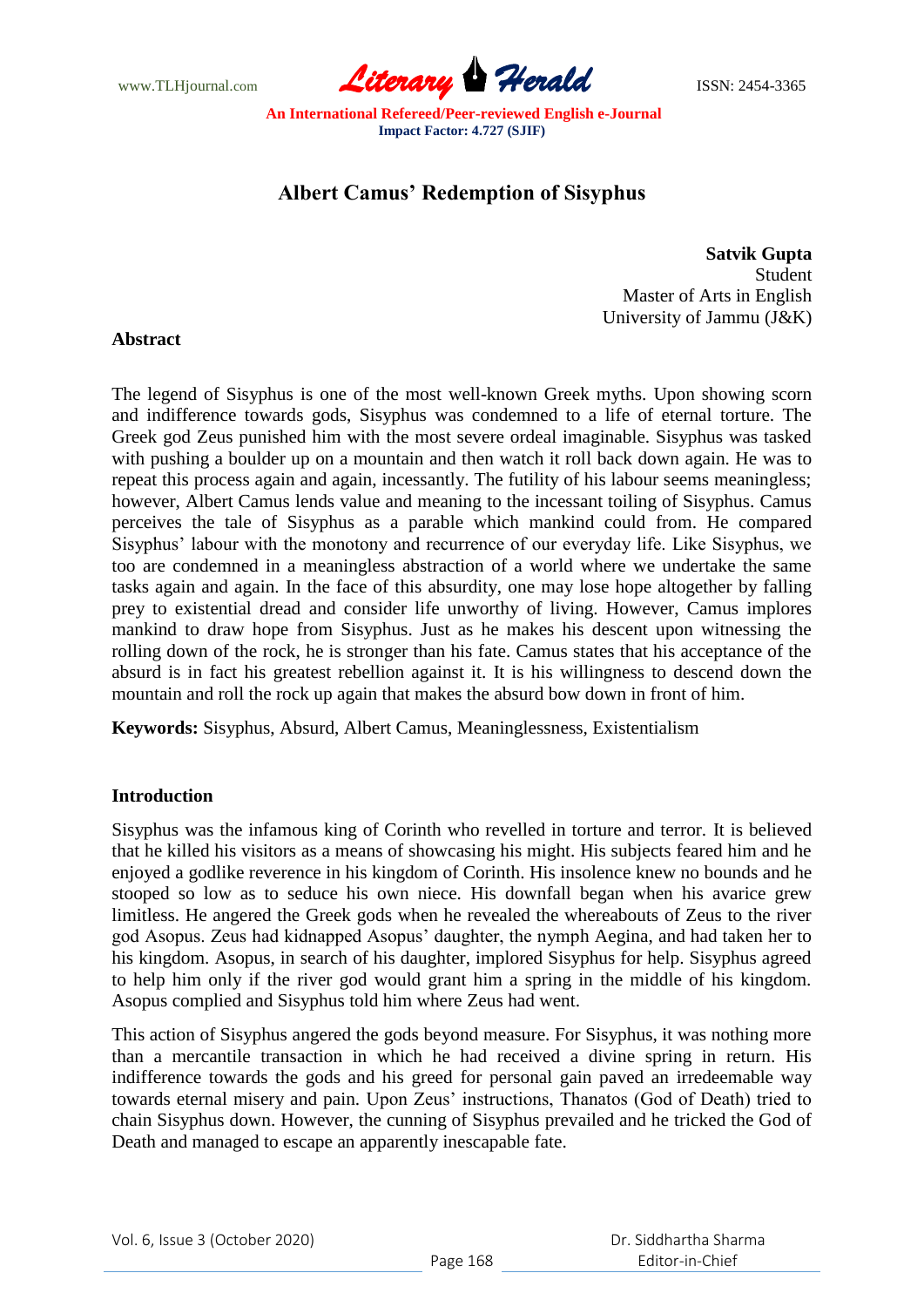www.TLHjournal.com **Literary Herald Herald ISSN: 2454-3365** 

**An International Refereed/Peer-reviewed English e-Journal Impact Factor: 4.727 (SJIF)**

Not only that, after he orchestrated his own death in an attempt to escape Zeus' wrath, he played yet another trick, this time, however, on the Queen of the Underworld – Persephone. Sisyphus convinced her that his wife had not given him proper burial rights. Persephone allowed him to return to the land of the living in order to punish his wife. He promised Persephone that he would return to the underworld upon the fulfilment of his task. He had no intention of keeping his promise.

Upon escaping death twice, Sisyphus considered himself invincible. His cunning and sharp intellect were no match for neither men nor gods. His conceit incurred the fury of Zeus who abandoned him in the deepest abyss of the underworld and rendered upon him a punishment so severe that eternity itself bowed down to it.

He was condemned to roll a giant boulder up a mountain. The punishment does not seem so severe upon initial glance. However, it was not the task itself that was terrifying but the repetition of undertaking the same task that made it a hopeless prospect. Just as Sisyphus would reach the zenith of the mountain, the boulder would roll down to the base. Sisyphus would then descend the mountain and start the entire process again. And again, the boulder would roll down and again Sisyphus would make the descent and carry out the same futile task again till the end of time. There was no respite from the futility of his existence and his actions.

# **Albert Camus' Interpretation**

It is difficult to perceive an optimistic facet in the tale of Sisyphus. His punishment had left no room for hope. Albert Camus addressed the bleak nature of the punishment ordained by the gods in his essay titled The Myth of Sisyphus. "They had thought with some reason that there is no more dreadful punishment than futile and hopeless labour" (Camus 589). He understood the absurdity that governed Sisyphus' incessant toiling. "His scorn of the gods, his hatred of death, and his passion for life won him that unspeakable penalty in which the whole being is exerted towards accomplishing nothing" (590).

Despite the bleakness of it all, Camus endowed hope and meaning to Sisyphus' labour. He ventured as far as to imagine Sisyphus happy in his dreary existence. According to Camus, one could draw parallels between the inexorable punishment of Sisyphus and mankind's futile search for meaning in a cold and indifferent universe. The recurrence of Sisyphus' actions were symbolic of the monotony of human existence.

Camus argued that a contemplative reflection of Sisyphus' existence could lend hope and courage to mankind. He saw Sisyphus as a symbol of humanity toiling day in and out towards a vast nothingness. Sisyphus had nothing to gain by his task of rolling the rock up on the mountain. He did not hope for an escape from his misery. He was aware of the futility of his existence and yet he performed his task every moment of the day without any form of respite. Camus applies the same philosophy to the futility of human existence. His Absurdist notion agreed with the fact that the universe was indeed meaningless and any attempt to create meaning in a meaningless world was the epitome of futility. However, he was aware that mankind needed some form of meaning to carry on with their lives. In the absence of meaning, life became too much of a weight to bear. Thus, Camus argued that an Absurdist creates his own individual meaning as a form of rebellion against the absurd. An Absurdist